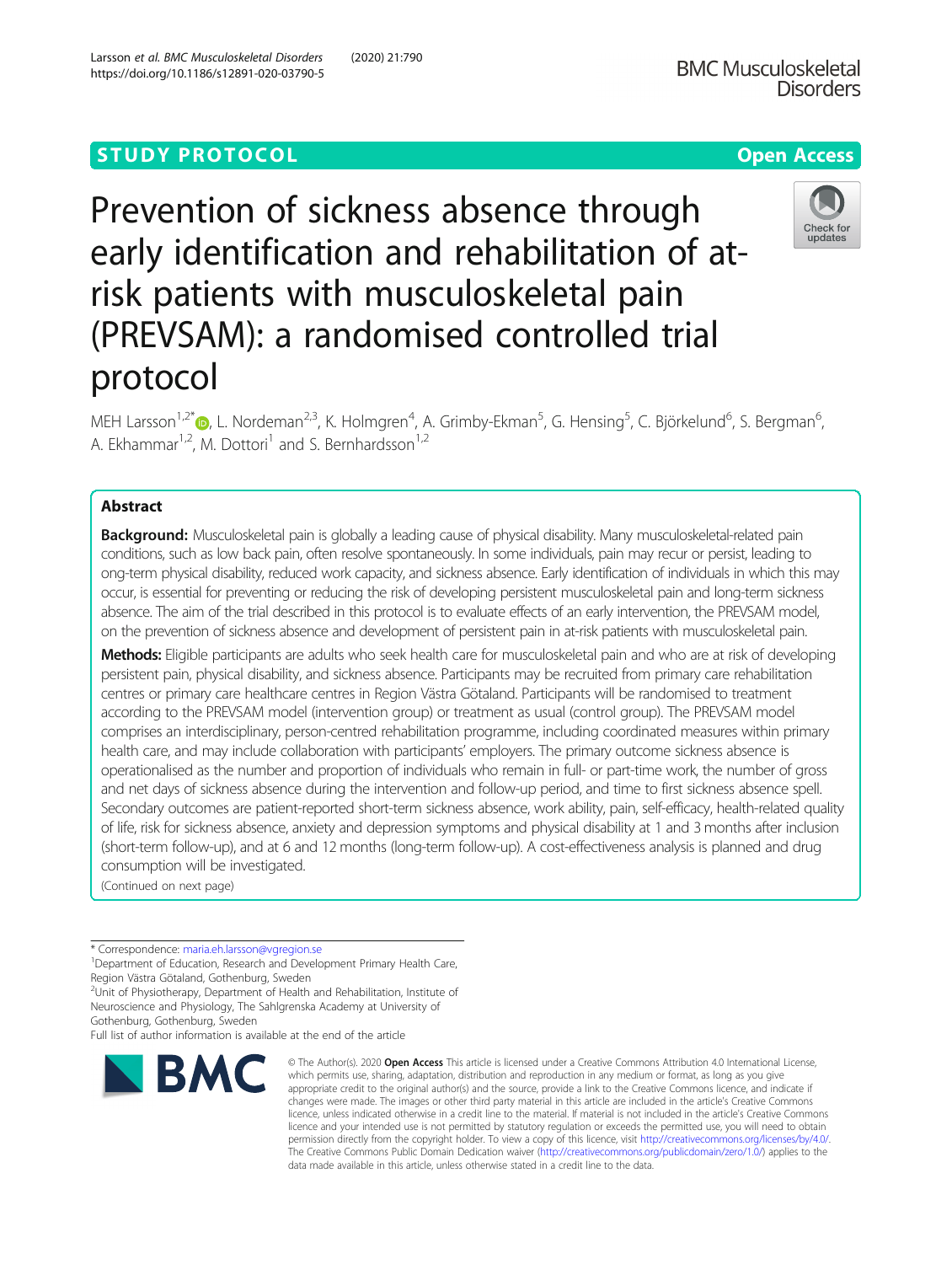## (Continued from previous page)

**Discussion:** The study is expected to provide new knowledge on the effectiveness of a comprehensive rehabilitation model that incorporates early identification of patients with musculoskeletal pain at risk for development of sickness absence and persistent pain. The study findings may contribute to more effective rehabilitation processes of this large patient population, and potentially reduce sickness absence and costs.

Trial registration: ClinicalTrials.gov Protocol ID: [NCT03913325,](https://clinicaltrials.gov/ct2/show/NCT03913325) Registered April 12, 2019. Version 2, 10 July 2020.

Version 2 changes: Clarifications regarding trial aim and inclusion process.

Keywords: Musculoskeletal, Prevention, Rehabilitation, Interdisciplinary, Sick leave, Intervention, Randomised

## Background

The increasing burden from musculoskeletal disorders has been shown in the 20-year follow-up of the Global Burden of Disease Study (GBDS) and, even though musculoskeletal pain rarely is fatal, it threatens peoples' health and account for a large amount of disability adjusted life years (DALYs) [\[1](#page-11-0)]. Approximately 10% of individuals who suffer from musculoskeletal pain develop disabling persistent problems, and, as such, are at increased risk of longterm sickness absence [[2\]](#page-11-0). In Sweden, almost half of all ongoing sickness benefits reimbursed by The Swedish Social Insurance Agency (SSIA) relate to musculoskeletal disorders and mild to moderate mental illnesses [\[3](#page-11-0)]. Even though there has been a focus on return to work for many years in Sweden, yielding governmental support, recent years have seen an increase in sickness absence. Between 2010 and 2016 sickness cash benefits increased by 80% [[4\]](#page-11-0). Musculoskeletal conditions accounted for 19% of all sick-leave cases among women and 24% of all cases among men, and were more common in people older than 50 years. However, in the beginning of 2017 a decrease was seen [\[4](#page-11-0)]. Persistent pain and reduced work capacity have been shown to be strongly associated, and the probability for disability pension or unemployment is significantly higher for individuals with persistent pain [[5\]](#page-11-0). Subsequently, there is increasing consensus that there is a need for early identification and prevention of the development of persistent pain, and to prevent reduced work ability that may lead to sickness absence.

Musculoskeletal pain is also a common reason for consulting primary health care [\[6\]](#page-11-0), at substantial costs, creating a demand on the healthcare system to provide accurate and timely diagnosis and treatment. This underscores the need for early identification of individuals at risk of developing persistent pain, which might not only require prolonged contact with healthcare services but potentially lead to sickness absence due to reduced work ability.

A systematic review from The Swedish Health Technology Assessment [\[7](#page-11-0)] aimed to provide evidence-based practice recommendations for interventions in the acute and subacute phase of neck and back pain, preventive for persistent pain. However, it was not possible to draw such conclusions as the included studies compared different combinations of interventions in a way that made it unclear which of the measures taken were actually preventive. The review concluded that more rigorous and scientifically sound studies were needed.

Nevertheless, psychosocial factors, independently as well as in interaction with physical factors, have been shown to be associated with risk of sickness absence [\[8](#page-11-0)], and a biopsychosocial approach using interdisciplinary teamwork seems well suited for conditions that already are, or are at risk of becoming, chronic [[9,](#page-11-0) [10\]](#page-11-0).

A person-centred approach and shared decision making are widely advocated as key components of effective illness management  $[11]$  $[11]$ . Even though more research is needed, it seems that a person-centred approach could positively affect rehabilitation outcomes [[12\]](#page-11-0). It has been shown to improve self-efficacy in patients with acute coronary syndrome when used throughout the chain of care from hospital to primary care [[13\]](#page-11-0) and also to improve health-related quality of life when used in a prehabilitation program for patients scheduled for lumbar fusion surgery [[14\]](#page-11-0).

An important factor shown to be related to better functioning outcome in patients with persistent pain is high self-efficacy [[15\]](#page-11-0). Self-efficacy refers to the confidence that one has in one's capabilities to successfully execute a course of action to a desired outcome [[15\]](#page-11-0). Patients with musculoskeletal disorders have reported a preference for participating and sharing clinical decision making with their rehabilitation professional, and participating in clinical decision making has been suggested to lead to the patient's active engagement in their rehabilitation [[16\]](#page-11-0). Patients with a higher degree of personal responsibility were more likely to report a better outcome of physiotherapy treatment [[17\]](#page-11-0). However, it also has been shown that peoples' willingness to take responsibility for the management of musculoskeletal pain should not be underestimated. Patients have described how the responsibility should be shared with the medical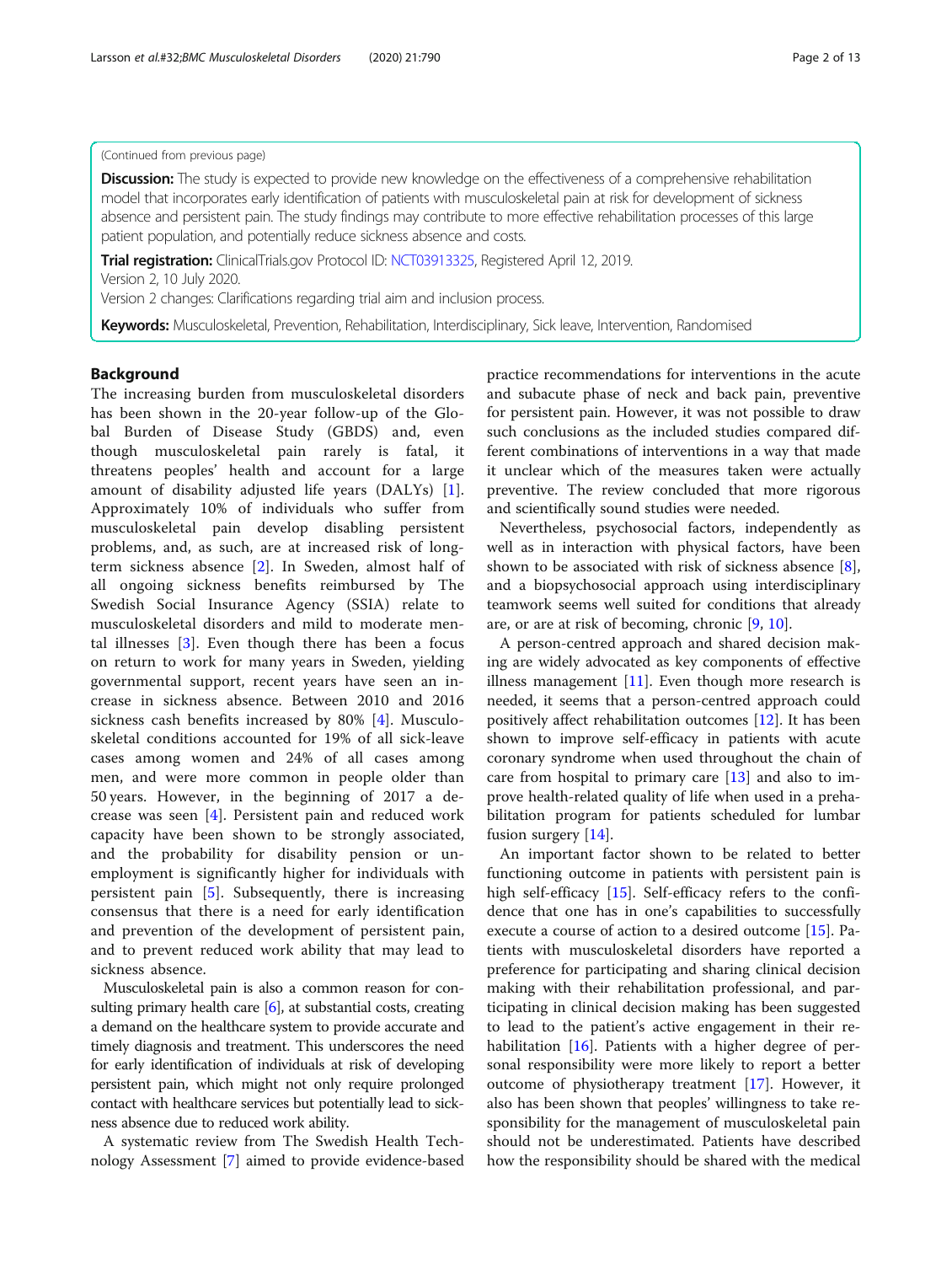professionals but also identified and met by society, employers and family [[18\]](#page-11-0).

Poor communication and information exchange have been reported as important barriers for effective collaboration among different health and welfare services [[19](#page-11-0)]. It has been reported that the collaboration between health care and employers is to be difficult to achieve, that the relationships with the social insurance officers is often strained, and this is affecting collaboration among the three parts  $[20]$ . A systematic review  $[21]$  $[21]$  $[21]$  on the effectiveness of workplace interventions in return to work for musculoskeletal pain recommended implementing multidomain interventions (i.e. with healthcare provision, service coordination, and work accommodation components). The planned study will draw on these findings to establish responsibilities, clear roles, and routines for communication and collaboration among the patient, employer and other stakeholders.

The use of cognitive behavioural therapy (CBT) based strategies in physiotherapy interventions has been shown to be beneficial for preventing persistent low back pain [[22\]](#page-12-0). Adding a psychological intervention (generally CBT) to physiotherapy for patients with persistent pain has been shown in a systematic review and metaanalysis to significantly improve physical function and quality of life compared with physiotherapy alone [\[23](#page-12-0)]. The psychological component was generally delivered by clinical psychologists, implying that their training and skill set likely is necessary to achieve the desired outcome. Many other studies also have contributed to establishing a solid evidence base for CBT as treatment for persistent pain, suggesting that it also would be beneficial for those at risk of developing persistent pain [[24](#page-12-0), [25\]](#page-12-0). Hence, there still is a gap in knowledge on how to prevent the development of persistent musculoskeletal pain and the subsequent limitations in daily life. The planned study will include early access to psychological intervention.

To conclude, sickness absence due to persistent musculoskeletal pain is complex; therefore a rehabilitation model was designed to provide an early intervention for prevention of sickness absence for musculoskeletal pain, called the PREVSAM model. The model incorporates a person-centred approach in a biopsychosocial model using interdisciplinary teamwork and possible collaboration with the workplace, where clear assignments of who is responsible for what actions are set. The model will be evaluated in a randomised controlled trial.

## Aims

The aim of the study is to evaluate effects of an early intervention, the PREVSAM model, on the prevention of sickness absence and development of persistent pain in at-risk patients with musculoskeletal pain. The study will also evaluate effects of the PREVSAM model on patientreported work ability, risk for sickness absence, musculoskeletal pain status, self-efficacy, health-related quality of life, physical disability, depression and anxiety symptoms, and drug consumption. Cost-effectiveness of the model will be evaluated.

Research questions:

Q1: Is the PREVSAM model more effective in preventing sickness absence, compared with treatment as usual, in patients with musculoskeletal pain who have been identified to be at risk for sickness absence?

Q2: Do patients participating in the PREVSAM model report higher work ability, improved pain status, better self-efficacy, less physical disability or higher healthrelated quality of life, compared with those who receive treatment as usual at follow-up?

Q3: Is there a patient-reported reduced risk (using the ÖMPSQ score) for sickness absence in patients participating in the PREVSAM model, compared with those who received treatment as usual at follow-up?

Q4: Can any effects be seen in regard to anxiety and depression symptoms or drug consumption in patients participating in the PREVSAM model, compared with those who receive treatment as usual?

Q5: Is the PREVSAM model more cost-effective compared with treatment as usual?

The study hypothesis is that a person-centred rehabilitation, illuminating and emphasizing responsibilities, using interdisciplinary teamwork which can also include collaboration with the employer and/or workplace, in an early stage before symptoms are manifest and consequences in form of sickness absence have become established, will be more effective than treatment as usual in prevention of sickness absence.

## **Methods**

This randomised controlled trial has been registered with [ClinicalTrials.gov,](http://clinicaltrials.gov) Protocol ID: NCT03913325, initial release 12/04/2019.

#### Study design

A randomised, controlled, two-armed, superiority trial will be conducted, in which treatment according to the PREVSAM model (intervention group) is compared with treatment as usual (TAU) (control group). Findings will be reported according to the CONSORT Checklist. The study design is illustrated in Fig. [1.](#page-3-0)

## Study population and setting

Adult individuals in Region Västra Götaland who seek health care for musculoskeletal pain at primary care rehabilitation centres or primary care healthcare centres are potentially eligible for inclusion. A list of study centres will be available from the corresponding author on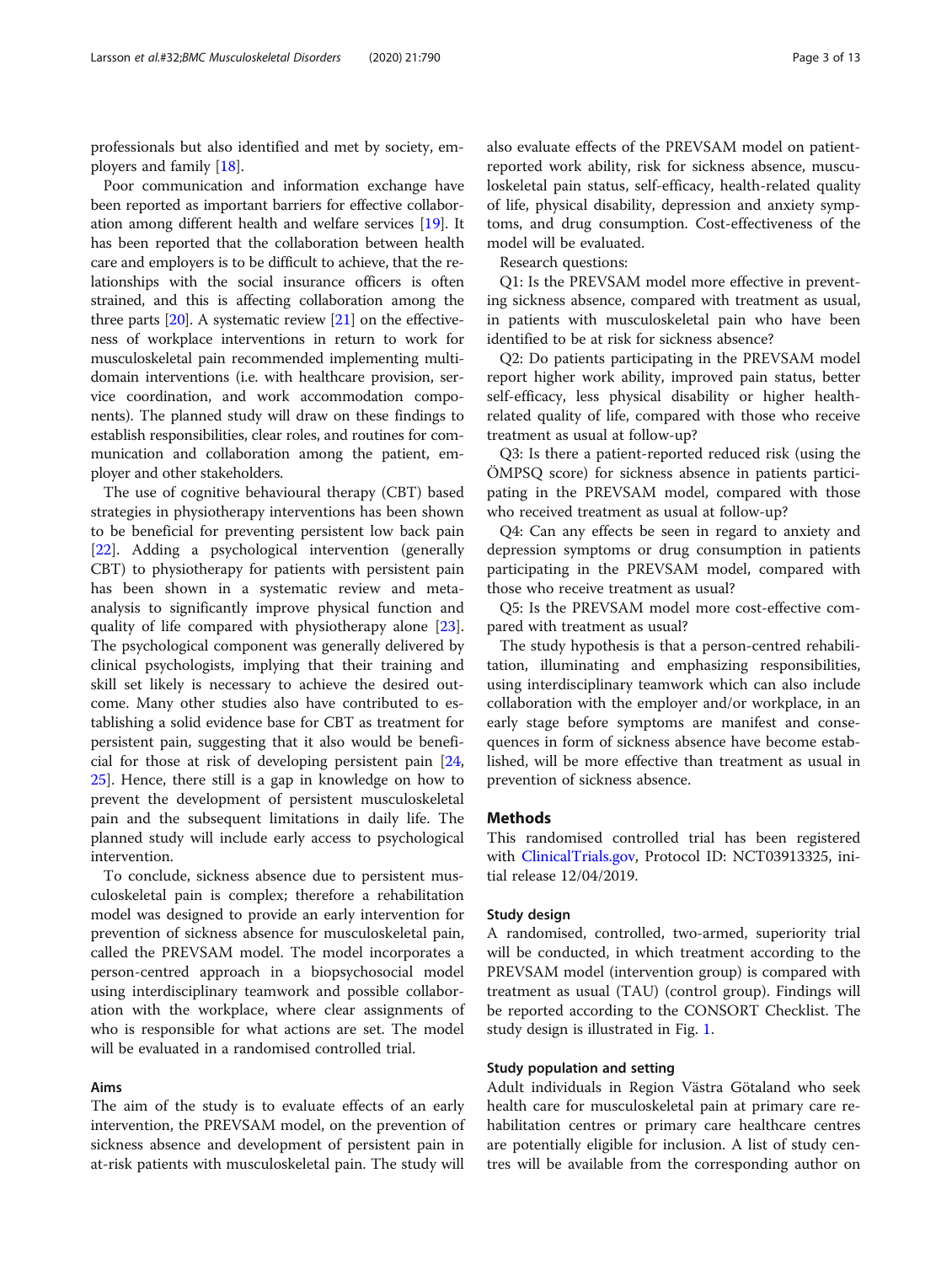<span id="page-3-0"></span>

request. Inclusion and exclusion criteria for study participation are described in Table 1.

For inclusion, participants will be screened using the Örebro Musculoskeletal Pain Screening Questionnaire Short Form (ÖMPSQ-SF) [[26](#page-12-0)]. A total score below 40 points on the ÖMPSQ-SF indicates a low risk for development of manifest problems and sickness absence, while scores over 40 points indicate an increased risk. In the screening process we will select individuals with ÖMPSQ-SF score equal to or greater than 40.

#### Recruitment

All public rehabilitation centres and a majority of the private rehabilitation centres in the Region Västra Götaland's Care choice primary care, have been informed about the study and invited to participate. We expect approximately 10 rehabilitation centres to be interested in participating and, during 2019, we have established contact with the participating centres and provided the necessary infrastructure for support of patient recruitment and intervention. To achieve adequate participant enrolment and

Table 1 Inclusion and exclusion criteria for study participation

| Inclusion criteria                                                                                                        | <b>Exclusion criteria</b>                                                                                                                                                       |  |  |  |
|---------------------------------------------------------------------------------------------------------------------------|---------------------------------------------------------------------------------------------------------------------------------------------------------------------------------|--|--|--|
| Aged $\geq$ 18 years                                                                                                      | Pain not primarily generated from the musculoskeletal system                                                                                                                    |  |  |  |
| Understand Swedish sufficiently to be able to fill out the questionnaires                                                 | Sickness cash benefit more than 30 days during the last 12<br>months due to musculoskeletal pain                                                                                |  |  |  |
| Having a paid job or receiving parental leave benefits, unemployment<br>benefits or student aid                           | Full disability pension or retired due to age                                                                                                                                   |  |  |  |
| Musculoskeletal pain for less than 3 months during the current episode                                                    | Pregnancy                                                                                                                                                                       |  |  |  |
| Risk for development of persistent musculoskeletal pain and disability,<br>indicated by a score $\geq$ 40 on the ÖMPSQ-SF | Red flag disorders such as malignancy/ cancer, acute major<br>traumas such as multiple fractures (less than 6 months ago)<br>or infection, spinal cord compression/cauda equina |  |  |  |
| Independently mobile (with or without aids), to be capable of<br>participating in intervention                            | Severe mental illness, ongoing substance abuse disorders                                                                                                                        |  |  |  |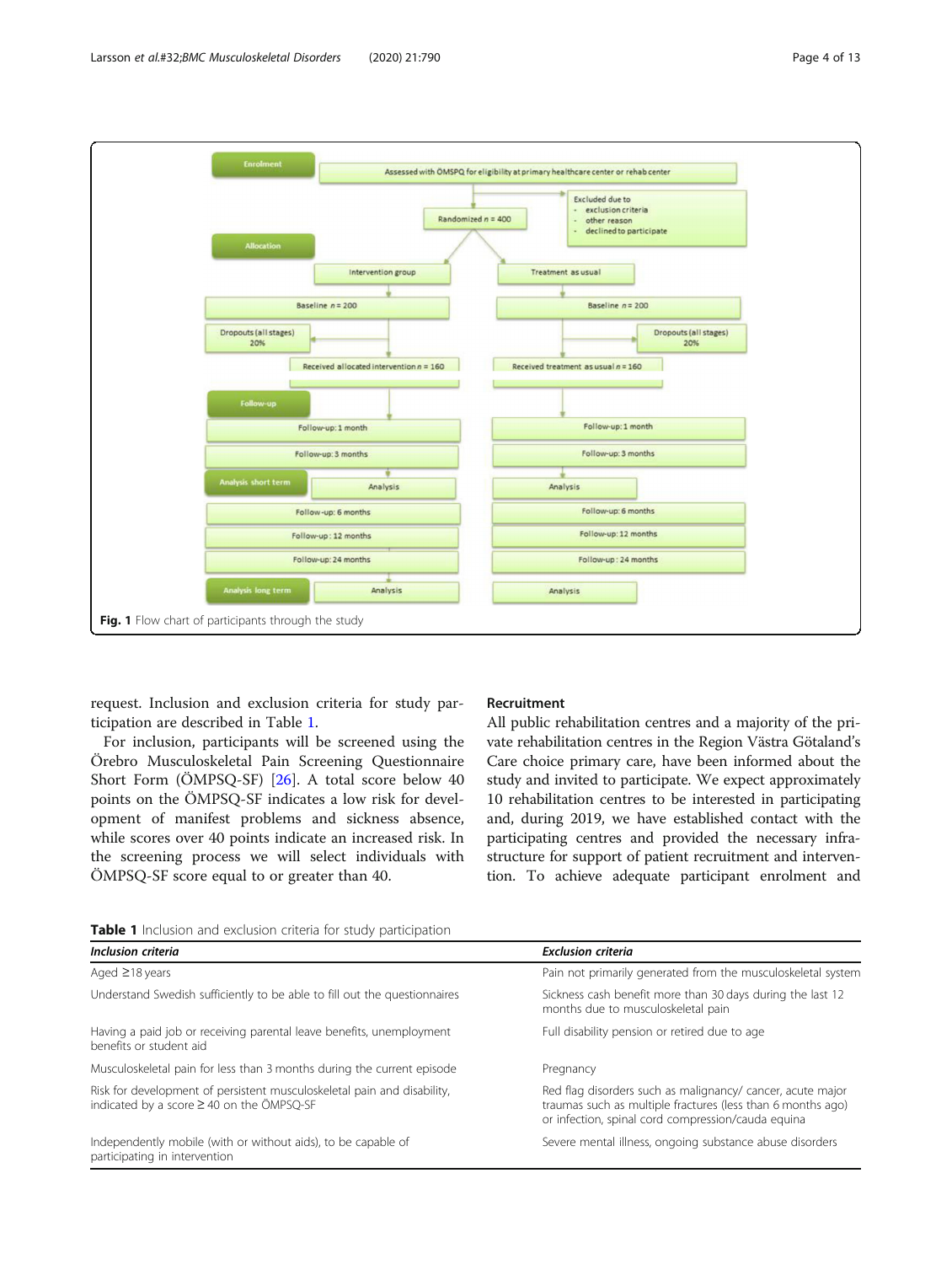reach the target sample size, additional centres may be added (from primary care rehabilitation centres or primary care healthcare centres). Interdisciplinary teams are formed by healthcare professionals at the participating centre or can be complemented by a consultant.

Patients at the participating centres will be screened for eligibility. Those fulfilling the inclusion criteria will be provided with oral and written information before asked to participate. Those accepting participation will complete a written informed consent form.

## Randomisation

The participants will be randomised to either the PREV SAM model or to treatment as usual (TAU). Sequentially numbered, opaque, sealed envelopes containing notes marked 'PREVSAM' or 'TAU' are block-randomised by a computer programme in blocks of six (three of each), in order to ensure an even distribution. These are placed in a box at each participating centre. The allocation sequence will not be accessible to the persons who enrol participants and assign intervention. Enrolment and assignment of intervention will most often be done by a person from the interdisciplinary team.

## Blinding

Due to the nature of the intervention, neither participating healthcare professionals nor patients will be blinded to treatment. Investigators, outcome assessors and data analysts will be blinded to group allocation.

## Intervention: the PREVSAM model (intervention group) The PREVSAM model includes:

- a person-centred approach
- identification of the patient's attitudes towards responsibility for the management of musculoskeletal pain and clarification of responsibilities for the individual, health care, employer/Swedish public employer service
- structured, individualised, synchronised, rehabilitation based on interdisciplinary teamwork, continuous communication and regular coordination among all stakeholders, and a mutual philosophy of rehabilitation
- early access to psychologist or psychotherapist to address psychosocial factors
- possibility of early contact and collaboration with employer/workplace before sickness absence has occurred.

The person-centred approach entails planning the rehabilitation together in partnership with the individuals, and taking their resources and wishes into consideration [[27\]](#page-12-0). Individualised, person-centred, rehabilitation within the PREVSAM model will be based on the patient's narrative and constructed together with the interdisciplinary team based on the patient's goals, attitudes of responsibility, and physical, psychological, and social resources. Workplace preconditions will be assessed, preferably based on the Convergence Dialogue Meeting [\[28\]](#page-12-0) also used in a previous rehabilitation study  $[29]$  $[29]$  $[29]$ , and employer responsibility will be highlighted, based on the Organisational and social work environment provisions from the Swedish Work Environment Authority (AFS 2015:4). Responsibilities for the different parts of the participant's rehabilitation will be clearly assigned to the individual, health care, and employer or Swedish public employer service.

The interdisciplinary team is an important component of the PREVSAM model and will be comprised of the patient, a physiotherapist, an occupational therapist, and a psychologist/psychotherapist. If needed, contact with a general practitioner will be provided. If orthopaedic consultation or further investigations are needed, the participant can be referred to a physiotherapist with experience in orthopaedic triage for assessment and further management.

The PREVSAM model can also reach outside the healthcare system. Contacts can be taken immediately to facilitate collaboration to avoid sickness absence, usually with the employer/workplace, but could also involve the Swedish Public Employment Agency and the SSIA. Furthermore, a rehabilitation coordinator could be contacted, if necessary and available. This function within the healthcare system is specifically directed at internal coordination, external collaboration and individual patient support in questions related to sickness absence. In the PREVSAM model, adjustments of work parameters will be given early attention if there are work-related issues, rather than waiting for the patient to "get better" first. The individual rehabilitation should be planned to avoid a need for the patient to be on sickness absence (with the exception of preventive sickness cash benefit), as it has been suggested this might have a lock-in effect and increase the risk of long-term sickness absence [\[30](#page-12-0)]. Because each PREVSAM rehabilitation plan is individualised, the length of the rehabilitation period will differ for each individual, but will in most cases not exceed 8 weeks. If considered appropriate by the team and the patient, follow-up with the employer can take place.

Physiotherapists, occupational therapists and psychologists or psychotherapists will receive education, training and instructions in using the PREVSAM model at their workplace by the project coordinator before starting the study. They will also participate in workshops while the study is ongoing, together with the involved psychotherapist. The workshops aim to improve the teamwork, enable the practicing of the core values of the model, and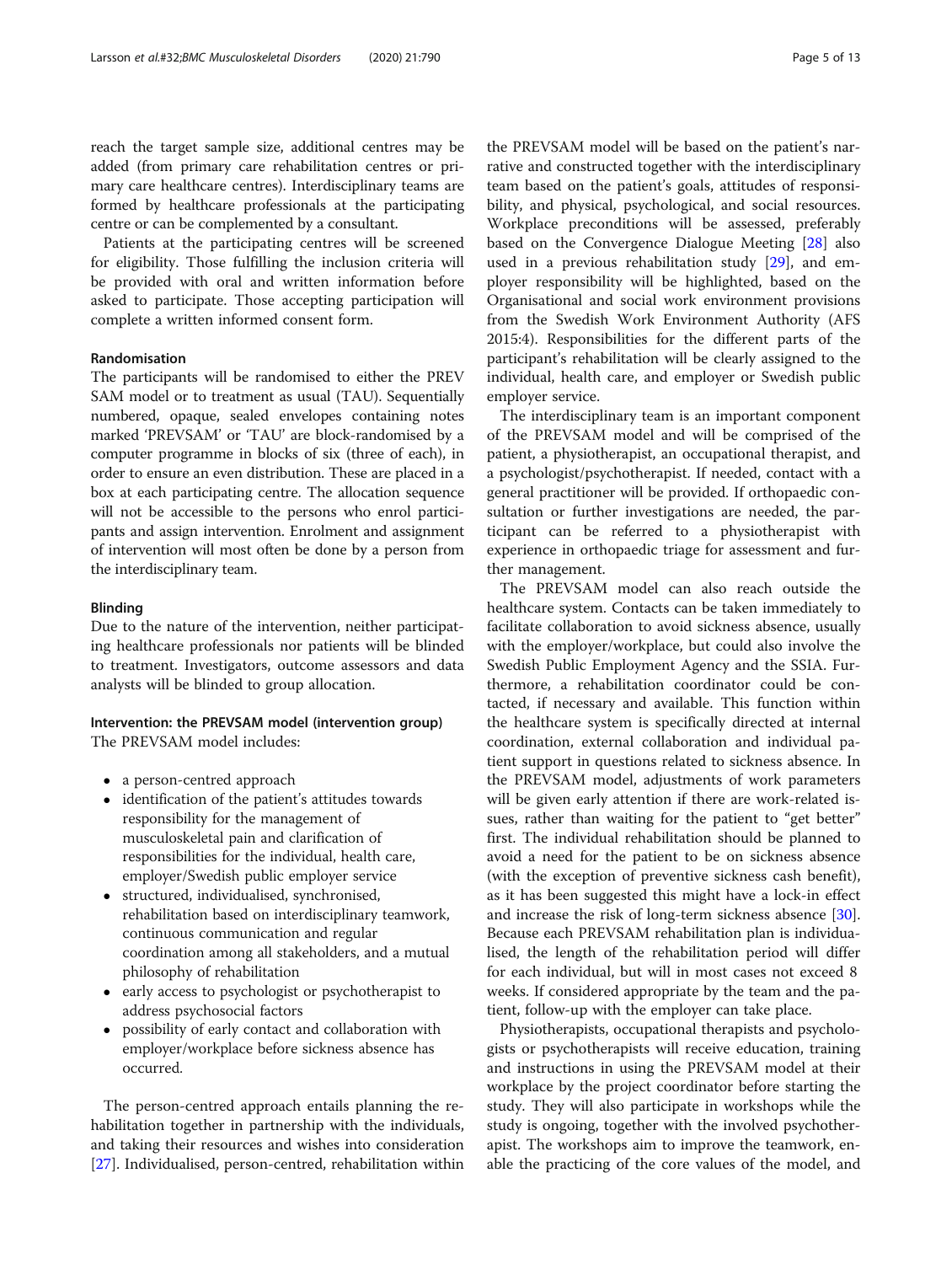provide discussions on possible ambiguities and difficulties, as well as sharing good experiences. They are expected to ensure adherence to the intervention protocol. The project coordinator will have regular contact with the participating centres through a monthly newsletter, e-mail or telephone on any practical or methodological questions.

## Comparison: treatment as usual (control group)

The participants randomised to TAU will receive management and treatment as usual, according to the choice of the responsible healthcare professional(s). Treatments may include information and advice, physical exercise, functional and ergonomic training, mobilisation/manipulation, relaxation, body awareness training, acupuncture, activity and pacing, stress management, lifestyle issue, etc. Treatment as usual was chosen as comparator because that is what the patient group is provided as best choice of treatment of today, and the study aims to evaluate whether a more comprehensive rehabilitation model would result in superior results. The type of consultation and interventions provided will be collected from the participant's electronic medical record. Any other healthcare measures provided for the same diagnosis will be collected from the Region Västra Götaland's healthcare utilisation database (VEGA).

The main components of the intervention and the comparator are summarised in Table 2.

## **Outcomes**

## Primary outcome

Sickness absence Sickness absence will be measured using the proposed outcome measures from the Swedish Social insurance report 2016:9 [[31\]](#page-12-0). These measures are based on sick-leave data at the individual level (including diagnoses) of all sick-leave spells longer than 14 days in which sickness cash benefits were provided by the SSIA. Data will be retrieved from the MiDAS database (preventive sickness absence will be excluded as this might be part of intervention). All sickness absence is planned to be analysed, but the main focus is on sickness absence relevant to musculoskeletal pain. Sickness absence was chosen as primary outcome because it is a frequent consequence of musculoskeletal pain, and it is of relevance for both the individual, the employer and society to measure and target this outcome when testing and implementing a new rehabilitation model for this patient group.

Sickness absence will be operationalised as:

- 1a Number and proportion of individuals who were on sickness absence and/or the number and proportion of individuals who remain in full- or part-time work during the follow-up period.
- 2 Number of gross and net sick-days during the follow-up period.
- 3 Time to first sickness absence spell.

Short-term sickness absence  $(≤ 14 \text{ days})$  is not reported to the SSIA among employed participants. They have sick pay from their employer the first 2 weeks of a sick-leave spell. Thus, short-term sickness absence will be measured using self-reported responses to weekly text messages via mobile phone (SMS-Track ApS, Denmark, [www.sms-track.com](http://www.sms-track.com)). The participants will enter a number from 0 to 7 in response to the question "Have you been absent from work during the past week due to your musculoskeletal pain, and if so for how many days?". However, unemployed participants have sickness benefits from the SSIA from the second day of a sick-leave spell.

#### Secondary outcomes

Patient-reported work ability As registered sickness cash benefit for sick-leave not always is equivalent to the self-perceived ability to work, a single-item question of the Work Ability Index (WAI) [[32\]](#page-12-0), "current work ability compared with the lifetime best" will also be used. This

Table 2 PREVSAM model compared with treatment as usual

| <b>PREVSAM</b> model                                                                                                             | <b>TAU</b>                                                  |
|----------------------------------------------------------------------------------------------------------------------------------|-------------------------------------------------------------|
| Medical history with a person-centred approach and structure                                                                     | Medical history could include a<br>person-centred approach  |
| Physical examination                                                                                                             | Physical examination                                        |
| Identification and clarification of the patient's attitudes towards<br>responsibility for the management of musculoskeletal pain |                                                             |
| A rehabilitation plan with structured, individualised, synchronised<br>rehabilitation based on interdisciplinary teamwork.       | Individualised rehabilitation plan                          |
| Possibility of early access to psychologist or psychotherapist                                                                   | Could be possible to see psychologist<br>or psychotherapist |
| Possibility of early contact and collaboration with employer and workplace                                                       |                                                             |

 $TAU = treatment$  as usual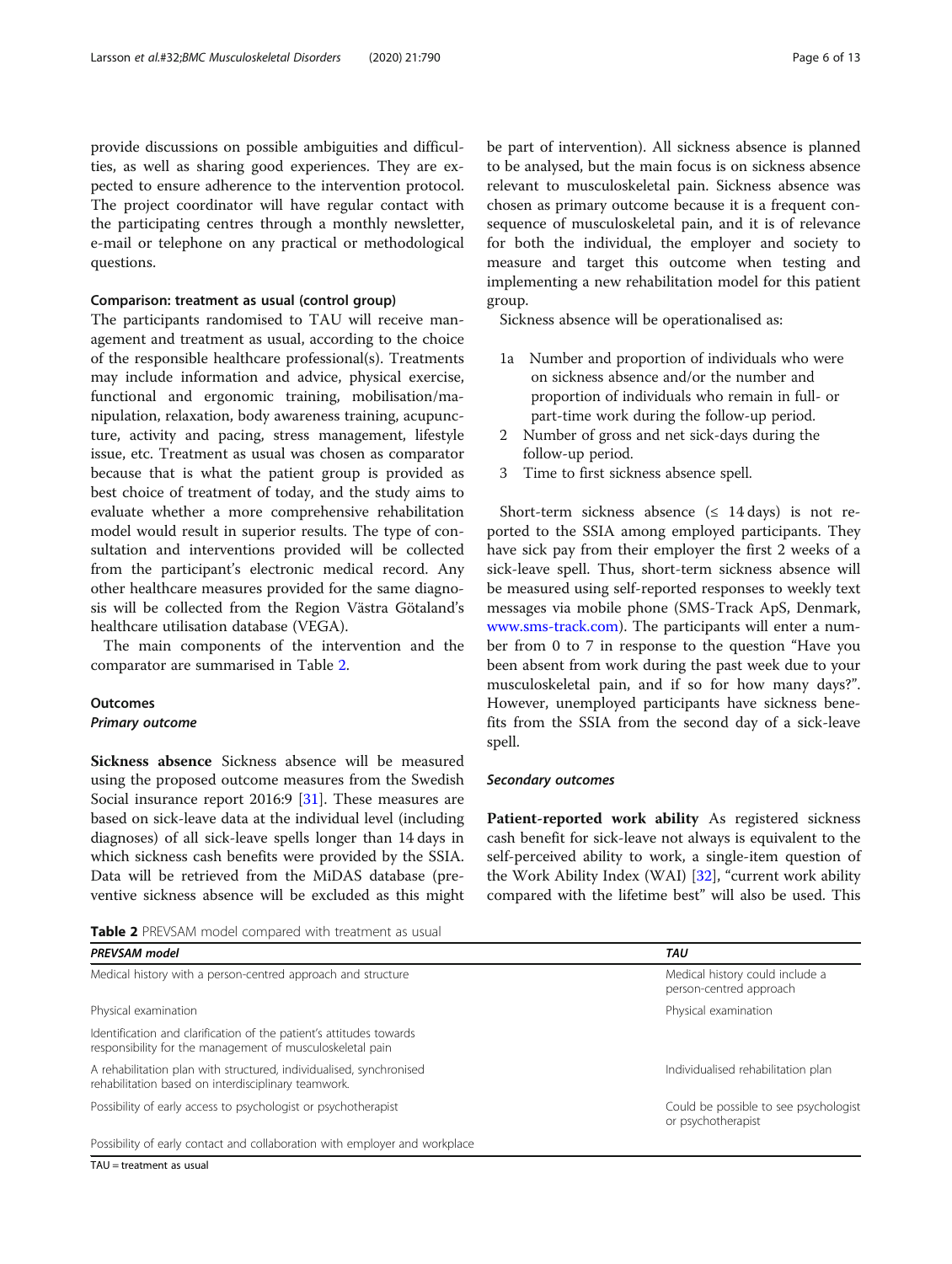question has been found to correspond well to WAI categories of the full instrument [\[33](#page-12-0)].

Patient-reported pain status *Pain frequency* during the previous week will be measured using a 4-point Likert scale from 1 (always/nearly always) to 4 (rarely). Pain duration (0–1 week (w), 2–3 w, 4–5 w, 6–7 w, 8–9 w, 10-11w, 12–23 w, 24–35 w, 36–52 w or more than 52 w) will be registered. Pain intensity during the previous 7 days will be measured using an 11-point numeric rating scale (NRS) [[34](#page-12-0)] anchored by "no pain at all" and "worst imaginable pain"). The NRS has been shown to have better responsiveness, ease of use, compliance rate, and applicability than a visual analogue scale and a verbal rating scale [\[35](#page-12-0)]. Number of pain sites the previous 7 days will be measured using a predefined manikin where the patient marks the location of their pain on an anatomical sketch of a human body.

Patient-reported self-efficacy A 2-item short form of the Pain Self-Efficacy Questionnaire (PSEQ-2) will be used to measure changes of beliefs held regarding the possibility to carry out certain activities even when experiencing pain. The PSEQ-2 is a short form of the Pain Self- Efficacy Scale (PSEQ), which is a well-established and widely used measure of self-efficacy in people with chronic pain [\[36](#page-12-0)]. The PSEQ-2 has evidence of validity and reliability in people experiencing chronic pain [\[37](#page-12-0)]. Items 5 and 9 from the PSEQ are used in PSEQ-2. PSEQ-2 will be translated into Swedish before use, following the procedure described by Beaton et al. [\[38](#page-12-0)]. One informed and one uninformed Swedish native translator will translate the two items, response options, and questionnaire instructions. They will do a written report about difficulties and challenges with the translation, compare their versions, and merge their translations into a synthesised version. An observer will notice how they reach consensus. A synthesised translation will be back translated into English by two English native translators, and a written report will be made for each version. An expert committee will read the reports and the two versions, and discuss to reach consensus and produce a final Swedish version of the questionnaire [\[38](#page-12-0)].

The General Self-Efficacy Scale (GES) will be used to assess the strength of an individual's belief in his/her own ability to respond to difficult situations and to execute a course of action to a desired outcome [[39\]](#page-12-0). It consists of 10 items rated on a 4-point Likert scale ("not at all true" to" exactly true"). The Swedish translation of the GES has proven to be a reliable indicator of perceived general self-efficacy [\[40\]](#page-12-0).

Patient-reported health-related quality of life The European Quality of Life-5 Dimensions Questionnaire (EQ-5D-5L) will be used to assess health-related quality of life [[41\]](#page-12-0). The EQ-5D has evidence of validity and reliability in different musculoskeletal disorders [\[42\]](#page-12-0).

Patient-reported risk for sickness absence The ÖMPSQ-SF will be used primarily as a screening instrument for the planned study [\[26\]](#page-12-0), but also as an outcome measure for changed risk (proportion lowering their risk by scoring < 40 p at follow-up). The original Örebro Musculoskeletal Pain Screening Questionnaire (ÖMPSQ) was developed as a screening questionnaire for identifying patients at risk of developing persistent back pain problems, and has been shown to have acceptable reliability and validity [[43](#page-12-0)]. It is often described as predictive for persistent pain, but studies have usually evaluated the predictive validity of the questionnaire for sickness absence [\[26](#page-12-0), [43](#page-12-0)]. The ÖMPSQ-SF is self-administered and includes item 7, 9, 13–16, 19–21 and 25 from the original ÖMPSQ. The item contains a statement or an assertion which the respondents rate on 11-point Likert scales from 0, referring to absence of impairment, to 10, severe impairment. A cut-off of 50 points has been recommended to identify those of higher risk of future disability and sickness absence [\[26\]](#page-12-0). However, clinical experience as well as recent studies have shown that a cut off of 40 points might be better to use [\[29\]](#page-12-0). Although the instrument was primarily developed for people with back pain, the questions regarding musculoskeletal pain are general and can be used for other regions of musculoskeletal pain. The short version has been shown to be appropriate for clinical and research purposes, since it is nearly as accurate as the original, longer version [\[26](#page-12-0)].

Patient-reported anxiety and depression symptoms Assessed with the Hospital Anxiety and Depression scale (HADS). The HADS is a 14-item measure of self-reported symptoms of anxiety (7 items) and depression (7 items)  $[44]$  $[44]$ . Each item is scored from 0 to 3, indicating absence of symptoms or presence of positive features (0) to maximal presentation of symptoms or the absence of positive features [[3\]](#page-11-0). The HADS has been validated and found to have good psychometric properties [[45,](#page-12-0) [46\]](#page-12-0).

Patient-reported physical disability Assessed with the Disability Rating Index (DRI). The DRI is a selfassessment measure of experienced physical disability by patients with musculoskeletal disorders. It includes twelve consciously unspecified everyday activities that the vast majority of people perform or can imagine. The questions are arranged in order of increasing physical demands, where the participants mark on a 100-mm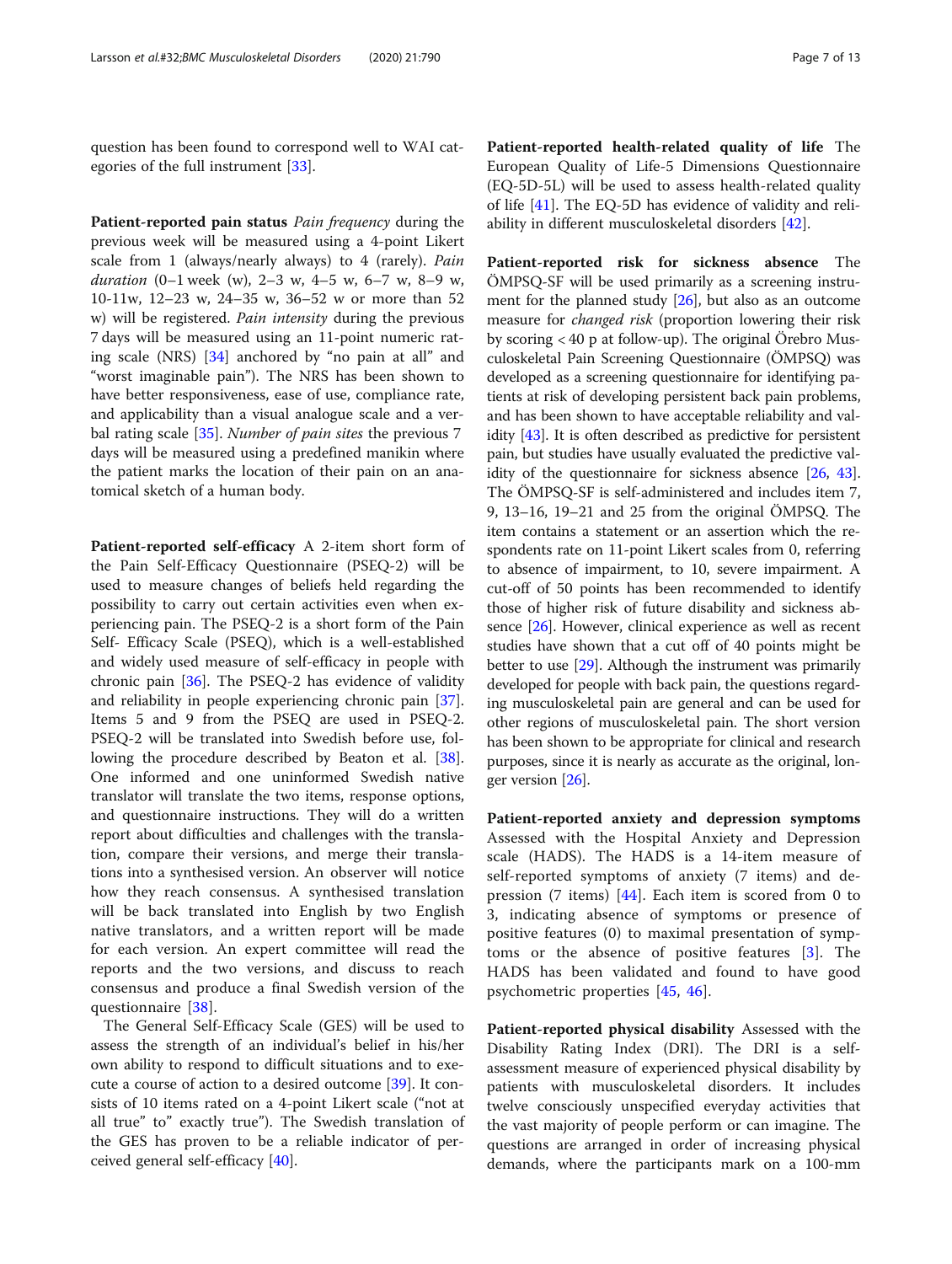visual analogue scale (VAS) in accordance to her/his presumed ability to perform the daily physical activities in question. The anchor points are "without difficulty" = 0 and "not at all" = 100. The instrument has good reliability, validity and responsiveness [\[3](#page-11-0)].

Drug consumption Consumption of pharmaceutical drugs that can be related to the musculoskeletal condition for which the participant is treated (ATC codes M – musculoskeletal system and N – nervous system) will be estimated using data from the Swedish registry for drug use, regarding filled prescriptions. Data will be collected for a 3-month period before baseline and for the 12-month period after baseline. Self-reported drug consumption, both prescription and nonprescription drugs, will be collected via the questionnaire.

Other secondary outcome measures are loss of productivity and healthcare costs and incremental costeffectiveness ratios [\[17](#page-11-0)].

#### Data collection

For the primary outcome sickness absence, data will be collected from the SSIA and self-reported short-term sickness absence will be collected weekly from the participants as described above.

For the secondary outcomes, an email is sent to the patient with a link to the questionnaire where the patient-reported data will be collected using the selfadministrated instruments at inclusion (baseline), at one and 3 months after inclusion (short-term follow-up), and at six and 12 months after inclusion (long-term follow-up). Data on age, gender, location of birth, education, family, present employment or source of income, and symptom duration will be collected at inclusion. The patient drawing of the pain sites marked on an anatomical sketch of a human body is sent out separately by mail and returned in a pre-paid envelope. A reminder is sent by email once per week during 4 weeks, to promote participant retention and complete follow-ups. For the patient drawing, one reminder is sent out after 2–3 weeks by mail. If a patient wishes to withdraw from the study or further follow-ups, he or she is asked to approve the collection of registry data from SSIA and the Swedish registry for drug consumption.

Data on interventions received in both the PREVSAM and the TAU group will be collected from the participant's electronic medical record, which also will be used for monitoring of intervention adherence/treatment fidelity. The interdisciplinary teams are instructed to report on solicited and spontaneously reported adverse events and other unintended effects of trial interventions or trial conduct. Any concomitant interventions provided for the same diagnosis will be collected via Region Västra Götaland's healthcare utilisation database (VEGA).

Outcome data from the web-based questionnaire will be transferred to a database, where it will be checked for accuracy by the research assistant to promote data quality.

There will be no data monitoring committee since the study is independent from the sponsor and the intervention consists of a rehabilitation model that includes evidence-based treatment methods with little risk for unexpected adverse events.

## Statistical analyses

Primary outcomes are sickness absence and sick days, where the first outcome is binary and the second one is continuous and most likely skewed [[47](#page-12-0)]. Sick leave regardless of reason will be retrieved. However, sick leave for diseases of the musculoskeletal system and connective tissue is of specific interest. Sample size calculations will be based on the general assumptions that we want a power of 80% and that statistical significance is set to  $\alpha$  = 0.05. For the outcome sickness absence, the difference between the proportion of sickness absence = yes/ no will be compared between the intervention (PREV SAM model) and control (TAU) group. We assume that approximately 30% in the control group will have sickness absence = yes at least one time during the 12 month follow-up period [\[48](#page-12-0)]. If the percentage of sickness absence = yes in the intervention group is assumed to be 15% or 20%, then the sample size in each group needs to be 312 individuals and 132 individuals, respectively. To detect a difference of 15% (30% with sickness absence in control group and 15% with sickness absence in intervention group), a total sample size of 264 (132 individuals in each group) would give approximately 80 cases to analyse for the primary outcome sick days. This would enable us to estimate 8 parameters in a logistic regression analysis. This would mean a power of about 75% to detect a difference of at least 0.6 Ln (sick days), if the standard deviation for Ln (sick days) is assumed to be 1. This is equal to a scenario with mean sick days of about 35 in the intervention group (PREVSAM model) and 68 in the control group (TAU). This would enable us to perform linear regression analysis adjusting for several covariates and estimating about 7 parameters. To summarise these calculations and allowing for dropouts, randomisation of 200 individuals to each group is required. An interim analysis will be performed for the primary outcome when 50% of patients have been randomised and have completed the 12 months follow-up. At the same time-point it might be possible to perform the short-term follow-up analyses. The interim analysis will be performed by a statistician, blinded to the treatment allocation. The statistician will report and discuss the results of the interim analysis with the steering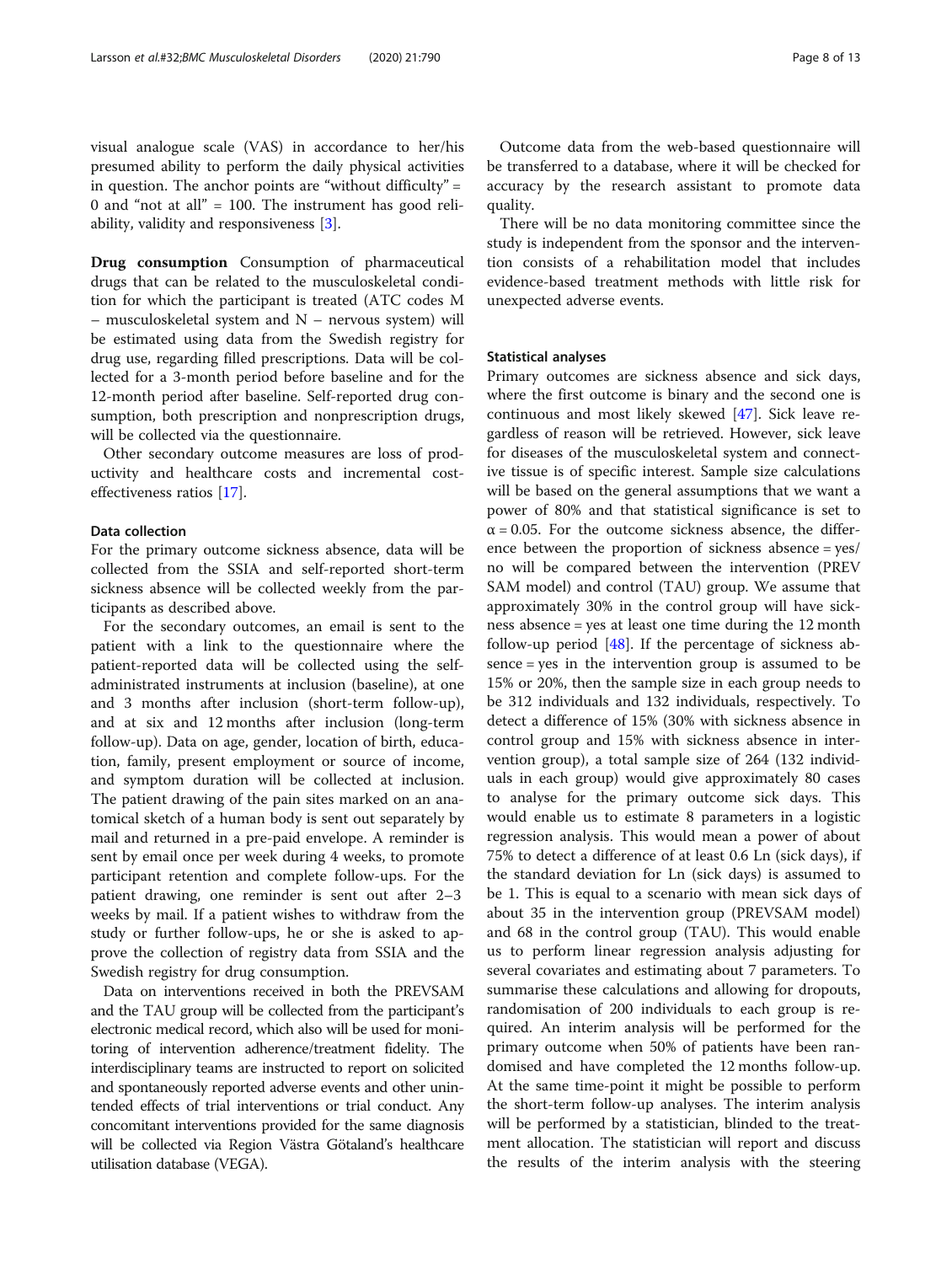committee in a joint meeting. The steering committee decides on the continuation of the trial.

Group characteristics will be presented as mean and standard deviations, median and 25th and 75th percentile or the number and percentage. For the primary outcomes descriptive analyses for sickness absence for the two groups will be presented according to recommendations [[31\]](#page-12-0). The sickness absence will be presented with number of individuals who had sickness absence during the follow-up period. Proportions of individuals with sickness absence per month will be presented. The number of sick days (gross and net) with sickness benefit during the follow-up periods will be presented with mean and median values. For participation in work life additional measures will be presented with descriptive statistics regarding time to sick-leave spell for musculoskeletal pain. Number of days before a sick leave spell > 14 days occurs and number and duration of sick-leave spells per individual will be presented for gross and net days. Outcomes will be analysed according to intentionto-treat. Multivariable logistic regression analysis will be used for the primary outcome sickness absence during the follow-up period  $[1]$  $[1]$ , not being sickness absent  $(0)$ adjusted for confounders. Multivariable linear regression analyses, or possibly quantile regression, will be used to evaluate differences between groups for sick leave days, among those have at least one sick leave spell. All other measurements will be analysed by calculating raw differences between baseline and follow-up assessments. Parametric and non-parametric tests will be used depending on data level and distribution. Sub-group analyses can be performed in regard to characteristics of interest, such as diagnosis or sick-leave. The level of significance is set to  $p < 0.05$ . Relevant statistical programs will be used for the statistical analyses, for example the IBM SPSS, SAS, STATA.

#### Ethical considerations and data management

Even though the intervention does not include any new technology per se, but rather a more comprehensive, yet focused, rehabilitation model, several ethical issues need to be considered. Screening for a condition can sometimes be controversial. There might be a risk that we find too many cases and "overtreat" these people. However, if the study does not find any benefits of the new model, we will have a clear indication that there is no need to introduce this more comprehensive model at an early stage.

There is also a possibility that people are hesitant about healthcare professionals approaching and collaborating with their employer. However, clinical experience has shown that people often perceive that the healthcare system can be a legitimate channel to reach

the employer to explain the needs, and also to stress the responsibilities of each part.

Eligible participants who meet the inclusion criteria and preliminary agree to participate, will receive oral and written information, including the written consent form, by a healthcare professional at the study centre, before or at their first visit to the clinic. The information includes that participation is voluntary and that they may withdraw participation at any time, without any consequences for their continued treatment or rehabilitation. If the patient accepts participation, he/she returns the signed informed consent to the study centre and these are collected by the project coordinator. The informed consent can also be sent back by mail to the project coordinator. In the informed consent the participants also consent to collection of registry data.

The study will involve collection and management of personal demographic and outcome data, which will be treated with high respect for the persons' integrity. All collected data will be coded and a code list will be created, giving the possibility to go back and double check raw data. Data and code list will be stored separately and will only be accessible by authorised members of the research team, as will the final trial dataset. Data will be managed according to Swedish law and in compliance with Region Västra Götaland's data management guidelines. This includes registry with the Data Protection Officer of Region Västra Götaland and storage in a locked and fireproof safe and on access-controlled servers with high levels of security.

A data management plan (DMP) has been developed, which provides details on how data are collected, managed during and after the project, documented, stored and archived, and made available, including, where, when, how and to whom. The DMP can be provided on reasonable request from the corresponding author. Routines for data storage from Region Västra Götaland will be followed and meta data standards will be used to describe the data material. A data management team will manage and monitor data accuracy and quality, and comprises the principal investigator, a postdoc or senior researcher, a project coordinator, and a research assistant.

#### Timeline

A timeline and schedule of enrolment, interventions, and assessment is presented in Fig. [2.](#page-9-0)

## Process evaluation

In parallel to the intervention, a process evaluation is planned, in which implementation and process outcomes will be monitored, documented, and assessed [[49](#page-12-0)]. All interventions delivered will be documented and closely monitored to enable evaluation and further development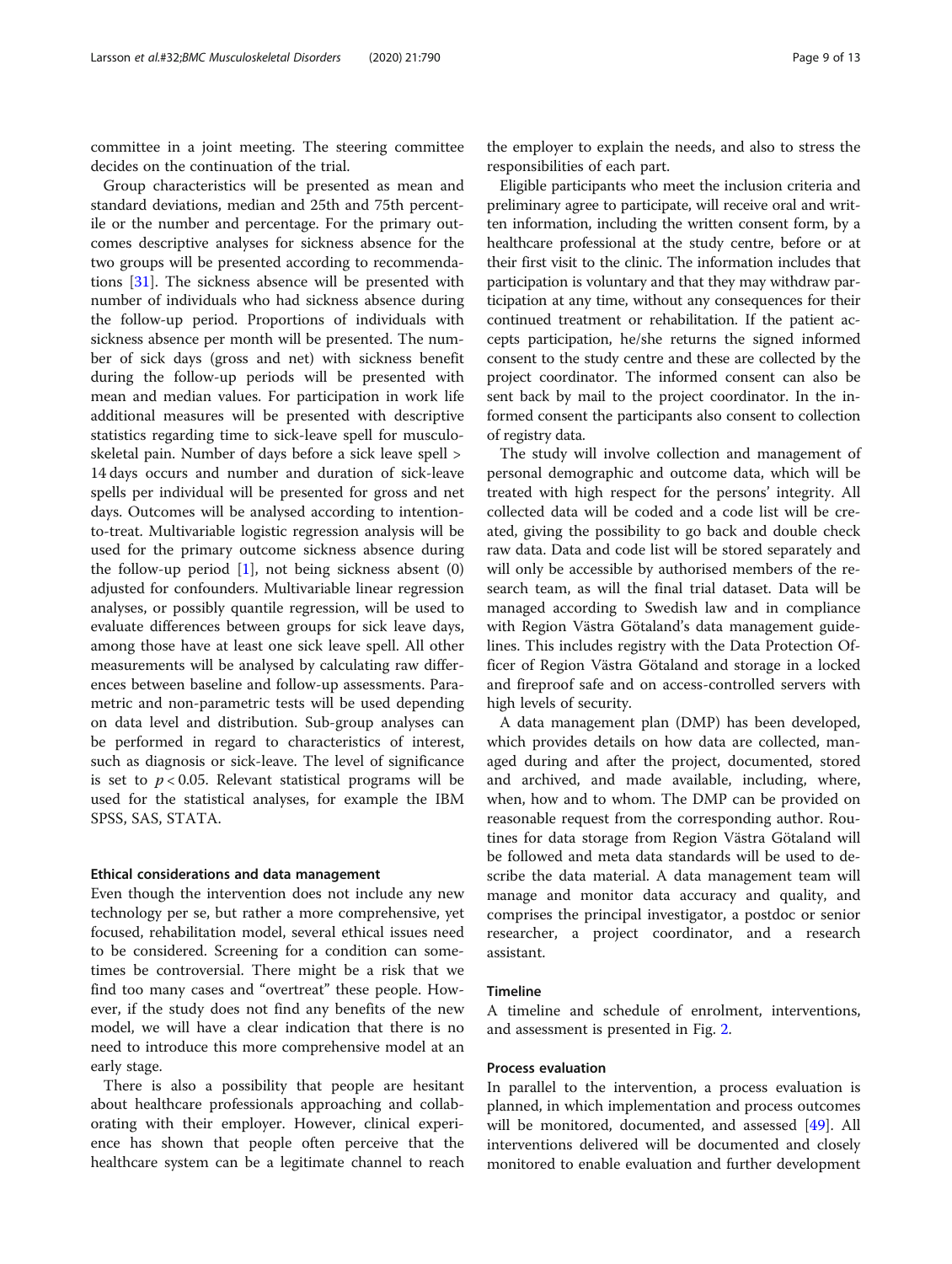<span id="page-9-0"></span>

|                                                                                                                                                                                                                                          | <b>STUDY PERIOD</b>                                                |                                                                                                |                                                           |                |       |                                                  |  |  |  |
|------------------------------------------------------------------------------------------------------------------------------------------------------------------------------------------------------------------------------------------|--------------------------------------------------------------------|------------------------------------------------------------------------------------------------|-----------------------------------------------------------|----------------|-------|--------------------------------------------------|--|--|--|
|                                                                                                                                                                                                                                          | <b>Enrolment</b><br>of sites:<br><b>Nov 2018</b><br>to Nov<br>2020 | <b>Allocation</b><br>of patients<br>and trial<br>start:<br><b>April 2019</b><br>to May<br>2021 | Post-allocation/main trial phase:<br>May 2019 to Dec 2021 |                |       | Close-out:<br><b>May 2020</b><br>to June<br>2022 |  |  |  |
| <b>TIMEPOINT</b>                                                                                                                                                                                                                         |                                                                    | $\mathbf 0$                                                                                    | $1$ mo.                                                   | $3$ mo.        | 6 mo. | 12 mo.                                           |  |  |  |
| ENROLMENT:                                                                                                                                                                                                                               |                                                                    |                                                                                                |                                                           |                |       |                                                  |  |  |  |
| Recruitment and<br>training of team<br>members                                                                                                                                                                                           | X                                                                  |                                                                                                |                                                           |                |       |                                                  |  |  |  |
| Eligibility screen                                                                                                                                                                                                                       |                                                                    | X                                                                                              |                                                           |                |       |                                                  |  |  |  |
| Informed consent                                                                                                                                                                                                                         |                                                                    | X                                                                                              |                                                           |                |       |                                                  |  |  |  |
| Allocation                                                                                                                                                                                                                               |                                                                    | X                                                                                              |                                                           |                |       |                                                  |  |  |  |
| INTERVENTIONS:                                                                                                                                                                                                                           |                                                                    |                                                                                                |                                                           |                |       |                                                  |  |  |  |
| PREVSAM                                                                                                                                                                                                                                  |                                                                    |                                                                                                |                                                           |                |       |                                                  |  |  |  |
| <b>TAU</b>                                                                                                                                                                                                                               |                                                                    |                                                                                                |                                                           |                |       |                                                  |  |  |  |
| ASSESSMENTS:                                                                                                                                                                                                                             |                                                                    |                                                                                                |                                                           |                |       |                                                  |  |  |  |
| Age, gender,<br>nationality,<br>education, family,<br>present employ-<br>ment/source of<br>income, symptom<br>duration                                                                                                                   |                                                                    | $\pmb{\times}$                                                                                 |                                                           |                |       |                                                  |  |  |  |
| Sickness absence                                                                                                                                                                                                                         |                                                                    |                                                                                                | X                                                         | X              | X     | X                                                |  |  |  |
| Patient-reported<br>work ability, pain,<br>self-efficacy, health-<br>related quality of life,<br>risk for sickness<br>absence,<br>anxiety/depression<br>symptoms, physical<br>disability, drug<br>consumption<br>TAU, Treatment as usual |                                                                    |                                                                                                | $\pmb{\times}$                                            | $\pmb{\times}$ | X     | X                                                |  |  |  |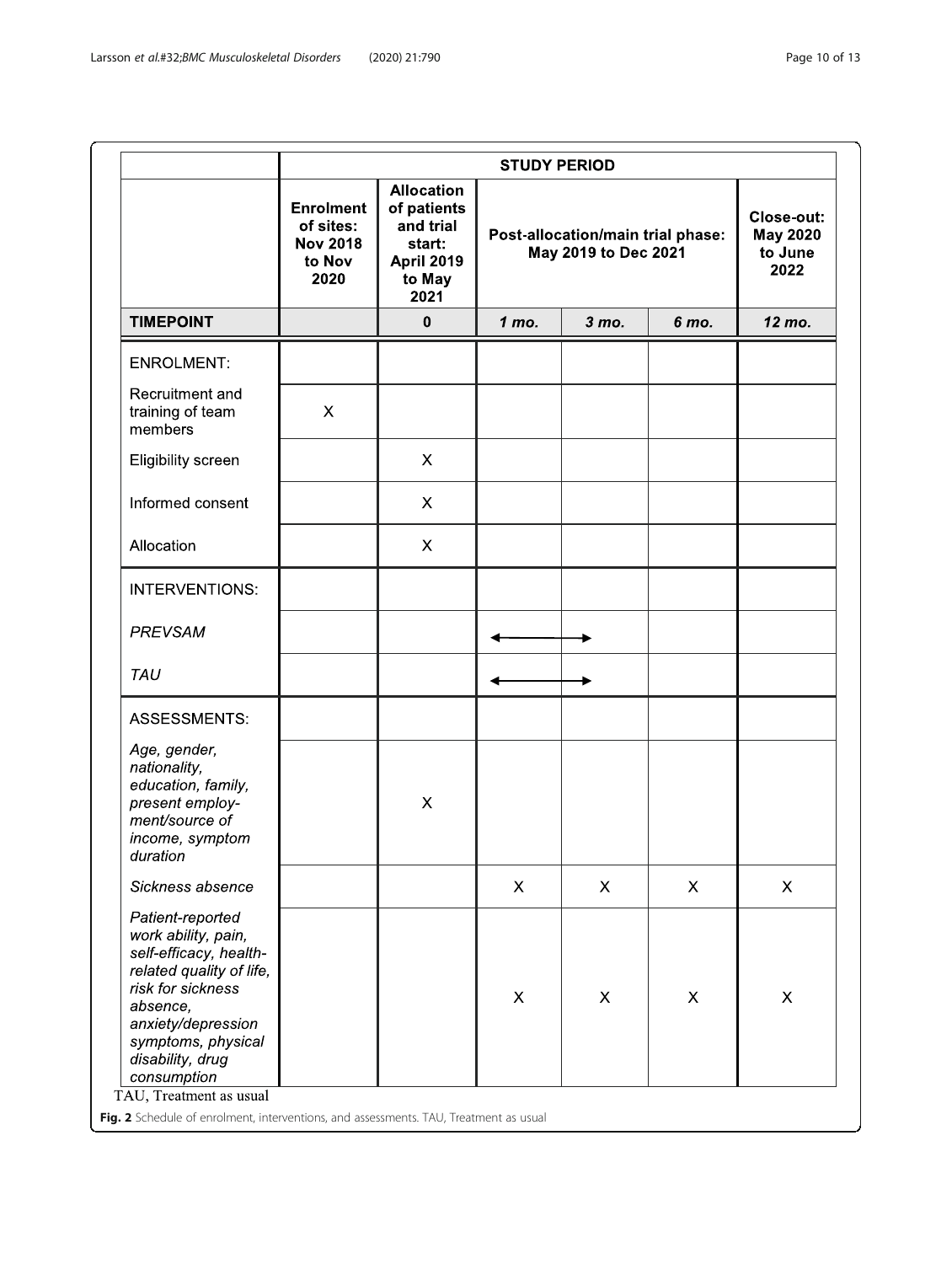of the rehabilitation model, in which issues such as detailed intervention components, treatment/model fidelity, and training will be addressed. The process evaluation will facilitate future implementation and scale-up of the intervention, should it be found effective in this study.

#### Dissemination and implementation of study findings

This study protocol will be published in an open access journal to allow free public access. The study findings will be disseminated and made publicly available in peer-reviewed publications and conference presentations. The results will also be disseminated, through regular dissemination and communication channels, within and outside health care and university contexts. The Swedish research Council for Health, Working Life and Welfare that sponsors the study usually organises conferences to disseminate results from studies they sponsor. Since the planned study focuses on collaboration both within health care and with employers and the SSIA, communication strategies targeting these stakeholders will be developed.

## Discussion

This randomised controlled trial will evaluate the effects of a new rehabilitation model that comprises interdisciplinary, person-centred interventions for individuals with musculoskeletal pain who are at risk for persistent pain, physical disability and sick leave. Effects on sickness absence and various patient-reported health outcomes will be measured. The study is expected to show whether a rehabilitation model of this nature can be a feasible method in a primary care context to prevent or reduce sickness absence due to musculoskeletal pain.

The pragmatic nature of the PREVSAM model and its closeness to current clinical practice provide a clinical advantage and will make the intervention easy to implement throughout the county and beyond. The study will provide new knowledge on if identifying patients with musculoskeletal pain at risk for sickness absence and development of persistent pain, and providing this structured, person-centred, interdisciplinary rehabilitation is more effective than treatment as usual. The long-term implications of the study are to optimise rehabilitation for this large patient group, which may through secondary prevention of pain help reducing sick leave and improving return to work rates and participation in society, as well as reduce costs for both healthcare and society.

Year 2008, multimodal rehabilitation (MMR) programmes were initiated with governmental support in the form of "Rehabilitation guarantee", but neither evaluations in Region Västra Götaland nor other regional or national evaluations found any significant reductions in sickness absence [[50](#page-12-0)–[52](#page-12-0)]. The PREVSAM model is designed to be feasible to perform within the existing "Care choice rehabilitation of primary care" context in the Region Västra Götaland, if showed to be effective, successful implementation will probably require adjustments in the reimbursement system; e.g. reimbursement will be required also for psychological interventions within rehabilitation team meetings, as well as meetings and activities at the workplace. There has been an ongoing debate for at least 25 years whether health care should be performing actions at or in collaboration with the workplace; however, interventions including healthcare provision in combination with service coordination and work accommodation have been recommended to improve work functioning and reduce costs [[21\]](#page-11-0). Although there is general consensus that health care has the competence of doing so, the discussion is still about reimbursements. A recent study showed that workplace dialogue in addition to physiotherapy improved work ability significantly in patients with acute/subacute neck and/or back pain  $[29]$  $[29]$ , and that the combination of workplace dialogue and physiotherapy was cost-effective from both a societal and a healthcare perspective [[53\]](#page-12-0). It has also been shown that occupational therapy interventions increase return to work rates [\[54\]](#page-12-0) and, that cognitive behavioural therapies showed positive results on return to work and sick leave for people with chronic illnesses [\[55](#page-12-0)]. In this study the physiotherapist, the occupational therapist, and the psychotherapist constitute the core interdisciplinary team.

The costs for the PREVSAM rehabilitation model described in this protocol, if implemented on a large scale, are expected to be modest and the intervention is likely to yield similar cost-effectiveness when treatment costs are weighed with the indirect costs of sickness absence.

Because the return-to-work process for individuals who are sick-listed is costly for both individuals, health care and society, it is of great importance to find ways of preventing sickness absence and of keeping acute or subacute musculoskeletal pain from becoming persistent. Our study is expected to provide new knowledge regarding the effectiveness of a rehabilitation model that may be one such way, and its feasibility in a primary care context.

#### Limitations and strengths

The main limitation of the trial is that neither patients nor caregivers will be blinded. This is not feasible due to the nature of the intervention. The multicentre nature of the study, involving multiple intervening therapists in multiple locations, as well as the individualised, personcentred intervention approach, entails a risk of the interventions being implemented with suboptimal fidelity. However, the included training and detailed written intervention protocols are designed to minimise this risk.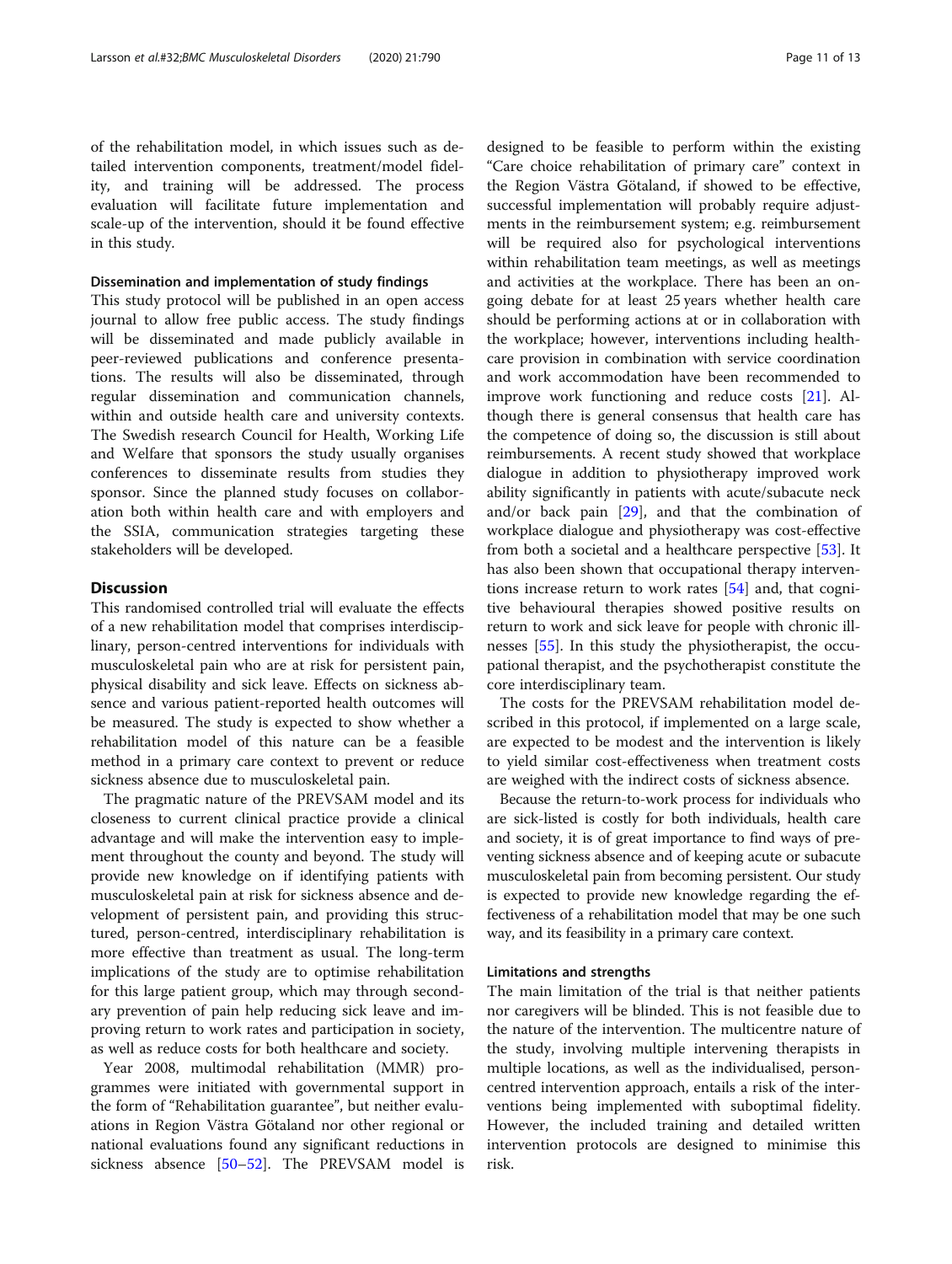<span id="page-11-0"></span>A strength of the study is that the rehabilitation model includes interventions already tried and proven, and used in clinical practice. This, together with the very fact that it is a multicentre trial, may strengthen generalisability of the programme.

#### Abbreviations

AF: Public employment service; ARM: Attitudes regarding Responsibility for Musculoskeletal disorders; DRI: Disability Rating Index; EII: Early Identification and Intervention; EQ-5D: European Quality of Life-5 dimensions questionnaire; GBDS: Global Burden of Disease Study; HADS: Hospital Anxiety and Depression Scale; MMR: Multimodal rehabilitation; PHCC: Primary healthcare centre; PREV SAM: PREVention of Sickness Absence due to Musculoskeletal pain; PSEQ: Pain Self-Efficacy Questionnaire; PSEQ-2: Pain Self-Efficacy Questionnaire – short form; RCT: Randomised controlled trial; SEK: Swedish kronor (crowns); SSIA: Swedish Social Insurance Agency; TAU: Treatment as usual; ÖMPSQ: Örebro Musculoskeletal Pain Screening Questionnaire; ÖMPSQ-SF: Örebro Musculoskeletal Pain Screening Questionnaire – Short Form; WAI: Work Ability Index

#### Acknowledgements

Not applicable.

## Authors' contributions

Maria EH Larsson conceived the idea and is principal investigator of the study and will lead the intervention and data analysis. Maria EH Larsson and Susanne Bernhardsson drafted the manuscript. Maria EH Larsson, Lena Nordeman, Kristina Holmgren, Anna Grimby-Ekman, Gunnel Hensing, Cecilia Björkelund, Stefan Bergman, Annika Ekhammar, Maria Dottori and Susanne Bernhardsson all contributed to the design of the study and critically revised the manuscript for important intellectual content. All authors approved the final manuscript. For authorship in upcoming manuscripts generated from this study, University of Gothenburg's authorship eligibility guidelines will be applied.

#### Funding

The study is funded by a research grant from the Swedish research Council for Health, Working Life and Welfare, grant no. 2018–01250, awarded to principal investigator Maria EH Larsson. The Swedish Research Council for Health, Working Life and Welfare undertook external peer-review during the funding process. The funding body has no influence over the design, conduct or reporting of the trial. Contact information for the trial sponsor is [for](mailto:forte@forte.se)[te@forte.se](mailto:forte@forte.se). Open Access funding provided by Gothenburg University Library.

#### Availability of data and materials

Not applicable as there is no existing data set yet.

#### Ethics approval and consent to participate

The study has been approved by the Regional Ethics Review Board in Gothenburg, Sweden (Reference no. 2019–00832/1253–18, amendment no. 2020–00417). All participants are required to provide informed written consent. Important protocol modifications will be reported for approval to the Swedish Ethical Review Authority.

#### Consent for publication

Not applicable.

#### Competing interests

None of the authors of this study protocol has any competing interests.

#### Author details

<sup>1</sup>Department of Education, Research and Development Primary Health Care, Region Västra Götaland, Gothenburg, Sweden. <sup>2</sup>Unit of Physiotherapy, Department of Health and Rehabilitation, Institute of Neuroscience and Physiology, The Sahlgrenska Academy at University of Gothenburg, Gothenburg, Sweden. <sup>3</sup>Department of Education, Research and Development Primary Health Care, Region Västra Götaland, Borås, Sweden. 4 Unit of Occupational Therapy, Department of Health and Rehabilitation, Institute of Neuroscience and Physiology, The Sahlgrenska Academy at University of Gothenburg, Gothenburg, Sweden. <sup>5</sup>School of Public Health and Community Medicine, Institute of Medicine, The Sahlgrenska Academy

at University of Gothenburg, Gothenburg, Sweden. <sup>6</sup>Primary Care, School of Public Health and Community Medicine, Institute of Medicine, The Sahlgrenska Academy at University of Gothenburg, Gothenburg, Sweden.

Received: 23 September 2020 Accepted: 11 November 2020<br>Published online: 28 November 2020

#### References

- 1. Murray CJ, Atkinson C, Bhalla K, Birbeck G, Burstein R, Chou D, et al. The state of US health, 1990-2010: burden of diseases, injuries, and risk factors. JAMA. 2013;310(6):591–608.
- 2. Airaksinen O, Brox JI, Cedraschi C, Hildebrandt J, Klaber-Moffett J, Kovacs F, et al. Chapter 4. European guidelines for the management of chronic nonspecific low back pain. Eur Spine J. 2006;15(Suppl 2):S192–300.
- 3. Salen BA, Spangfort EV, Nygren AL, Nordemar R. The disability rating index: an instrument for the assessment of disability in clinical settings. J Clin Epidemiol. 1994;47(12):1423–35.
- 4. Försäkringskassan (The Swedish Social Insurance Agency). Sjukpenningtalet i november 2017. Press release Dec 22, 2017 [Available from: https://www. forsakringskassan.se/press/pressmeddelanden/!ut/p/z0/fYzLCsIwEEW\_ pssyY7Gp2y7UUhEFQWs2JZqhpI9J2sTi51vEtatzD1wOSKhAsppNo4KxrPrF71 LUm3OxLkpMjnjIt5hnV7FDcUpEinAhhhLk\_9NSMe04yhzk03Kgd4DqOzh4 qifyzrI3M0XoFvE\_DKQ19Yo1cYS-fXWOmA03PqieQmxitjMND5riBFcZuG5\_ wB8NBJ4/?keepNavState=true.].
- 5. Landmark T, Romundstad P, Dale O, Borchgrevink PC, Vatten L, Kaasa S. Chronic pain: one year prevalence and associated characteristics (the HUNT pain study). Scand J Pain. 2013;4(4):182–7.
- 6. MacKay C, Canizares M, Davis AM, Badley EM. Health care utilization for musculoskeletal disorders. Arthritis Care Res. 2010;62(2):161–9.
- 7. SBU. Preventiva insatser vid akut smärta från rygg och nacke. En systematisk översikt och utvärdering av medicinska, hälsoekonomiska och etiska aspekter. Stockholm: Statens beredning för medicinsk och social utvärdering (SBU); 2016. SBU-rapport nr 245. ISBN 978-91-85413-88-1.
- 8. Bergstrom G, Hagberg J, Busch H, Jensen I, Bjorklund C. Prediction of sickness absenteeism, disability pension and sickness presenteeism among employees with back pain. J Occup Rehabil. 2014;24(2):278–86.
- 9. Gatchel RJ, Peng YB, Peters ML, Fuchs PN, Turk DC. The biopsychosocial approach to chronic pain: scientific advances and future directions. Psychol Bull. 2007;133(4):581–624.
- 10. Gatchel RJ, McGeary DD, McGeary CA, Lippe B. Interdisciplinary chronic pain management: past, present, and future. Am Psychol. 2014;69(2):119–30.
- 11. Morgan S, Yoder LH. A concept analysis of person-centered care. J Holist Nurs. 2012;30(1):6–15.
- 12. Yun D, Choi J. Person-centered rehabilitation care and outcomes: a systematic literature review. Int J Nurs Stud. 2019;93:74–83.
- 13. Fors A, Ekman I, Taft C, Bjorkelund C, Frid K, Larsson ME, et al. Personcentred care after acute coronary syndrome, from hospital to primary care a randomised controlled trial. Int J Cardiol. 2015;187:693–9.
- 14. Lotzke H, Brisby H, Gutke A, Hagg O, Jakobsson M, Smeets R, et al. A person-centered Prehabilitation program based on cognitive-behavioral physical therapy for patients scheduled for lumbar fusion surgery: a randomized controlled trial. Phys Ther. 2019;99(8):1069–88.
- 15. Jackson T, Wang Y, Wang Y, Fan H. Self-efficacy and chronic pain outcomes: a meta-analytic review. J Pain. 2014;15(8):800–14.
- 16. Bernhardsson S, Larsson MEH, Johansson K, Öberg B. "In the physio we trust": a qualitative study on patients' preferences for physiotherapy. Physiother Theory Pract. 2017;33(7):535–49.
- 17. Larsson ME, Kreuter M, Nordholm L. Is patient responsibility for managing musculoskeletal disorders related to self-reported better outcome of physiotherapy treatment? Physiother Theory Pract. 2010;26(5):308–17.
- 18. Larsson ME, Nordholm LA, Ohrn I. Patients' views on responsibility for the management of musculoskeletal disorders--a qualitative study. BMC Musculoskelet Disord. 2009;10:103.
- 19. Andersson J, Ahgren B, Axelsson SB, Eriksson A, Axelsson R. Organizational approaches to collaboration in vocational rehabilitation—an international literature review. Int J Integr Care. 2011;11:e137.
- 20. Nilsing E, Söderberg E, Öberg B. Sickness certificates in Sweden: did the new guidelines improve their quality? BMC Public Health. 2012;12(1):907.
- 21. Cullen KL, Irvin E, Collie A, Clay F, Gensby U, Jennings PA, et al. Effectiveness of workplace interventions in return-to-work for musculoskeletal, pain-